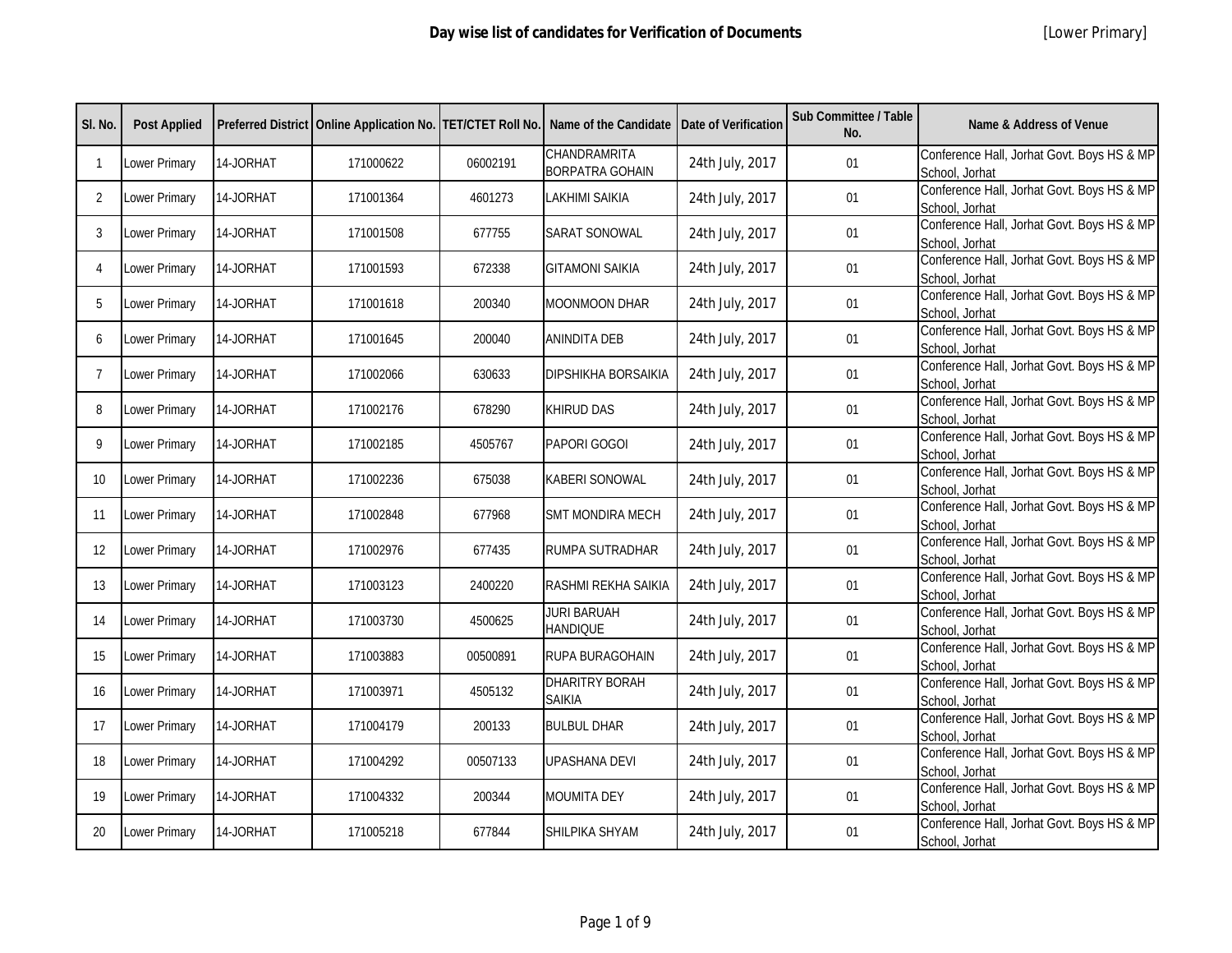| SI. No. | <b>Post Applied</b> |           |           |          | Preferred District   Online Application No.   TET/CTET Roll No.   Name of the Candidate | Date of Verification | <b>Sub Committee / Table</b><br>No. | Name & Address of Venue                                      |
|---------|---------------------|-----------|-----------|----------|-----------------------------------------------------------------------------------------|----------------------|-------------------------------------|--------------------------------------------------------------|
| 21      | Lower Primary       | 14-JORHAT | 171005246 | 4600472  | PALLABI DUTTA                                                                           | 24th July, 2017      | 01                                  | Conference Hall, Jorhat Govt. Boys HS & MP<br>School, Jorhat |
| 22      | Lower Primary       | 14-JORHAT | 171005533 | 2602066  | <b>TAHIRA BEGUM</b>                                                                     | 24th July, 2017      | 01                                  | Conference Hall, Jorhat Govt. Boys HS & MP<br>School, Jorhat |
| 23      | Lower Primary       | 14-JORHAT | 171005876 | 2700688  | <b>BRAJEN KALITA</b>                                                                    | 24th July, 2017      | 01                                  | Conference Hall, Jorhat Govt. Boys HS & MP<br>School, Jorhat |
| 24      | Lower Primary       | 14-JORHAT | 171005911 | 0070838  | PRAMOD KUMAR                                                                            | 24th July, 2017      | 01                                  | Conference Hall, Jorhat Govt. Boys HS & MP<br>School, Jorhat |
| 25      | Lower Primary       | 14-JORHAT | 171006263 | 676532   | <b>PURABI DAS</b>                                                                       | 24th July, 2017      | 01                                  | Conference Hall, Jorhat Govt. Boys HS & MP<br>School, Jorhat |
| 26      | Lower Primary       | 14-JORHAT | 171006297 | 101694   | <b>KABERY DAS</b>                                                                       | 24th July, 2017      | 01                                  | Conference Hall, Jorhat Govt. Boys HS & MP<br>School, Jorhat |
| 27      | Lower Primary       | 14-JORHAT | 171006610 | 2701655  | SANJIB UDDIN AHMED                                                                      | 24th July, 2017      | 01                                  | Conference Hall, Jorhat Govt. Boys HS & MP<br>School, Jorhat |
| 28      | Lower Primary       | 14-JORHAT | 171007785 | 659742   | <b>UJJALA RABHA</b>                                                                     | 24th July, 2017      | 01                                  | Conference Hall, Jorhat Govt. Boys HS & MP<br>School, Jorhat |
| 29      | Lower Primary       | 14-JORHAT | 171008092 | 2608100  | PARTHA SARATHI<br><b>BORAH</b>                                                          | 24th July, 2017      | 01                                  | Conference Hall, Jorhat Govt. Boys HS & MP<br>School, Jorhat |
| 30      | Lower Primary       | 14-JORHAT | 171008310 | 2606849  | SAMPURNA KOUSIK                                                                         | 24th July, 2017      | 01                                  | Conference Hall, Jorhat Govt. Boys HS & MP<br>School, Jorhat |
| 31      | Lower Primary       | 14-JORHAT | 171008352 | 675752   | PARAG JYOTI MUKTIER                                                                     | 24th July, 2017      | 01                                  | Conference Hall, Jorhat Govt. Boys HS & MP<br>School, Jorhat |
| 32      | Lower Primary       | 14-JORHAT | 171008694 | 670587   | <b>ASHAPURNA SAIKIA</b>                                                                 | 24th July, 2017      | 01                                  | Conference Hall, Jorhat Govt. Boys HS & MP<br>School, Jorhat |
| 33      | Lower Primary       | 14-JORHAT | 171009109 | 4501027  | <b>MONJITA SAIKIA</b>                                                                   | 24th July, 2017      | 01                                  | Conference Hall, Jorhat Govt. Boys HS & MP<br>School, Jorhat |
| 34      | Lower Primary       | 14-JORHAT | 171009492 | 670977   | <b>BIJOYA DAS</b>                                                                       | 24th July, 2017      | 01                                  | Conference Hall, Jorhat Govt. Boys HS & MP<br>School, Jorhat |
| 35      | Lower Primary       | 14-JORHAT | 171009500 | 01302509 | PRIYANKA YADAV                                                                          | 24th July, 2017      | 01                                  | Conference Hall, Jorhat Govt. Boys HS & MP<br>School, Jorhat |
| 36      | Lower Primary       | 14-JORHAT | 171009565 | 674936   | <b>MRINALI PEGU</b>                                                                     | 24th July, 2017      | 01                                  | Conference Hall, Jorhat Govt. Boys HS & MP<br>School, Jorhat |
| 37      | Lower Primary       | 14-JORHAT | 171009740 | 670326   | <b>ANIMA DAS</b>                                                                        | 24th July, 2017      | 01                                  | Conference Hall, Jorhat Govt. Boys HS & MP<br>School, Jorhat |
| 38      | Lower Primary       | 14-JORHAT | 171009806 | 2602416  | <b>ADITI BARUAH</b>                                                                     | 24th July, 2017      | 01                                  | Conference Hall, Jorhat Govt. Boys HS & MP<br>School, Jorhat |
| 39      | Lower Primary       | 14-JORHAT | 171010067 | 2601067  | MONJU MONI GOGOI                                                                        | 24th July, 2017      | 01                                  | Conference Hall, Jorhat Govt. Boys HS & MP<br>School, Jorhat |
| 40      | Lower Primary       | 14-JORHAT | 171010437 | 2602109  | URMIMALA BORDOLOI                                                                       | 24th July, 2017      | 01                                  | Conference Hall, Jorhat Govt. Boys HS & MP<br>School, Jorhat |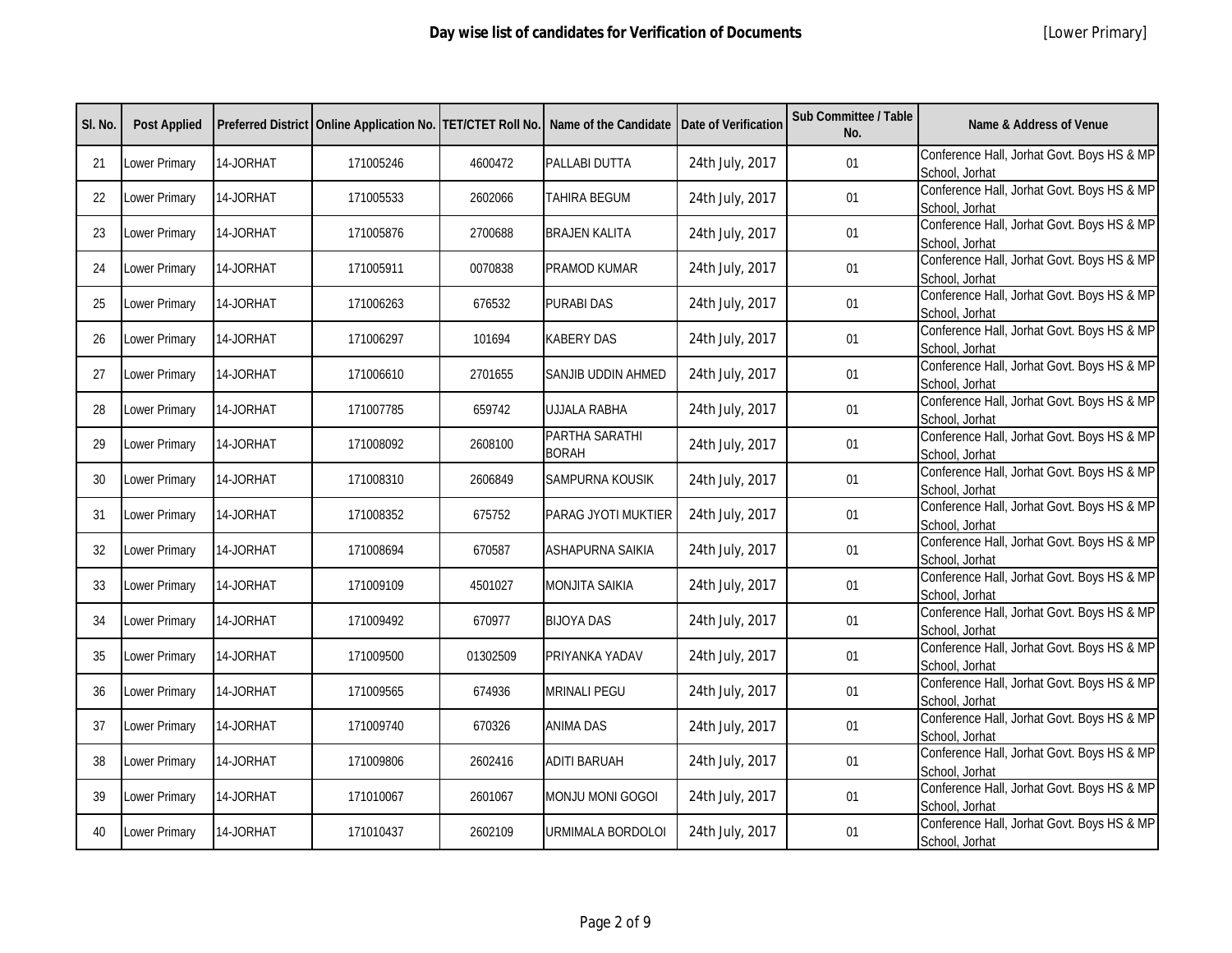| SI. No. | <b>Post Applied</b> |           |           |         | Preferred District   Online Application No.   TET/CTET Roll No.   Name of the Candidate   Date of Verification |                 | Sub Committee / Table<br>No. | Name & Address of Venue                                      |
|---------|---------------------|-----------|-----------|---------|----------------------------------------------------------------------------------------------------------------|-----------------|------------------------------|--------------------------------------------------------------|
| 41      | Lower Primary       | 14-JORHAT | 171010464 | 2604662 | <b>MISS MINAKSHI</b><br><b>DUARAH BORUAH</b>                                                                   | 24th July, 2017 | 01                           | Conference Hall, Jorhat Govt. Boys HS & MP<br>School, Jorhat |
| 42      | Lower Primary       | 14-JORHAT | 171011516 | 2700061 | <b>BORNALI KAKOTY</b><br><b>SAIKIA</b>                                                                         | 24th July, 2017 | 01                           | Conference Hall, Jorhat Govt. Boys HS & MP<br>School, Jorhat |
| 43      | Lower Primary       | 14-JORHAT | 171012050 | 673030  | <b>JULI DEORI</b>                                                                                              | 24th July, 2017 | 01                           | Conference Hall, Jorhat Govt. Boys HS & MP<br>School, Jorhat |
| 44      | Lower Primary       | 14-JORHAT | 171012316 | 684296  | <b>NILIMA DAS</b>                                                                                              | 24th July, 2017 | 01                           | Conference Hall, Jorhat Govt. Boys HS & MP<br>School, Jorhat |
| 45      | Lower Primary       | 14-JORHAT | 171012345 | 2603962 | <b>JUNMONI GOGOI</b>                                                                                           | 24th July, 2017 | 01                           | Conference Hall, Jorhat Govt. Boys HS & MP<br>School, Jorhat |
| 46      | Lower Primary       | 14-JORHAT | 171012529 | 2600188 | <b>BHAGYALAKSHMI BORA</b><br>Saikia                                                                            | 24th July, 2017 | 01                           | Conference Hall, Jorhat Govt. Boys HS & MP<br>School, Jorhat |
| 47      | Lower Primary       | 14-JORHAT | 171012590 | 673392  | <b>KAVERI SAIKIA</b>                                                                                           | 24th July, 2017 | 01                           | Conference Hall, Jorhat Govt. Boys HS & MP<br>School, Jorhat |
| 48      | Lower Primary       | 14-JORHAT | 171012694 | 4500177 | <b>BIDYUT BIKASH DUTTA</b>                                                                                     | 24th July, 2017 | 01                           | Conference Hall, Jorhat Govt. Boys HS & MP<br>School, Jorhat |
| 49      | Lower Primary       | 14-JORHAT | 171013377 | 2608111 | PREETI REKHA DAS                                                                                               | 24th July, 2017 | 01                           | Conference Hall, Jorhat Govt. Boys HS & MP<br>School, Jorhat |
| 50      | Lower Primary       | 14-JORHAT | 171013400 | 671153  | <b>BIPUL KUMAR SARKAR</b>                                                                                      | 24th July, 2017 | 01                           | Conference Hall, Jorhat Govt. Boys HS & MP<br>School, Jorhat |
| 51      | Lower Primary       | 14-JORHAT | 171013488 | 673571  | LAKHIMA DAS                                                                                                    | 24th July, 2017 | 01                           | Conference Hall, Jorhat Govt. Boys HS & MP<br>School, Jorhat |
| 52      | Lower Primary       | 14-JORHAT | 171013740 | 2606669 | RONJU MONI DUTTA<br><b>BORAH</b>                                                                               | 24th July, 2017 | 01                           | Conference Hall, Jorhat Govt. Boys HS & MP<br>School, Jorhat |
| 53      | Lower Primary       | 14-JORHAT | 171014006 | 4502671 | <b>BHABAJEET DIHINGIA</b>                                                                                      | 24th July, 2017 | 01                           | Conference Hall, Jorhat Govt. Boys HS & MP<br>School, Jorhat |
| 54      | Lower Primary       | 14-JORHAT | 171014309 | 201648  | PAPORI HAZARIKA                                                                                                | 24th July, 2017 | $01$                         | Conference Hall, Jorhat Govt. Boys HS & MP<br>School, Jorhat |
| 55      | Lower Primary       | 14-JORHAT | 171014558 | 3000324 | AYUSMITA BARUAH                                                                                                | 24th July, 2017 | 01                           | Conference Hall, Jorhat Govt. Boys HS & MP<br>School, Jorhat |
| 56      | Lower Primary       | 14-JORHAT | 171015163 | 671866  | DHRUBAJYOTI SAIKIA                                                                                             | 24th July, 2017 | 01                           | Conference Hall, Jorhat Govt. Boys HS & MP<br>School, Jorhat |
| 57      | Lower Primary       | 14-JORHAT | 171015205 | 2700482 | <b>UPASANA BORA</b>                                                                                            | 24th July, 2017 | 01                           | Conference Hall, Jorhat Govt. Boys HS & MP<br>School, Jorhat |
| 58      | Lower Primary       | 14-JORHAT | 171015257 | 4602337 | <b>HIMANGSHU GOALA</b>                                                                                         | 24th July, 2017 | 01                           | Conference Hall, Jorhat Govt. Boys HS & MP<br>School, Jorhat |
| 59      | Lower Primary       | 14-JORHAT | 171015988 | 200055  | APARNA ROY                                                                                                     | 24th July, 2017 | 01                           | Conference Hall, Jorhat Govt. Boys HS & MP<br>School, Jorhat |
| 60      | Lower Primary       | 14-JORHAT | 171016312 | 2600980 | SIMAMONI SARMAH<br><b>GOSWAMI</b>                                                                              | 24th July, 2017 | 02                           | Conference Hall, Jorhat Govt. Boys HS & MP<br>School, Jorhat |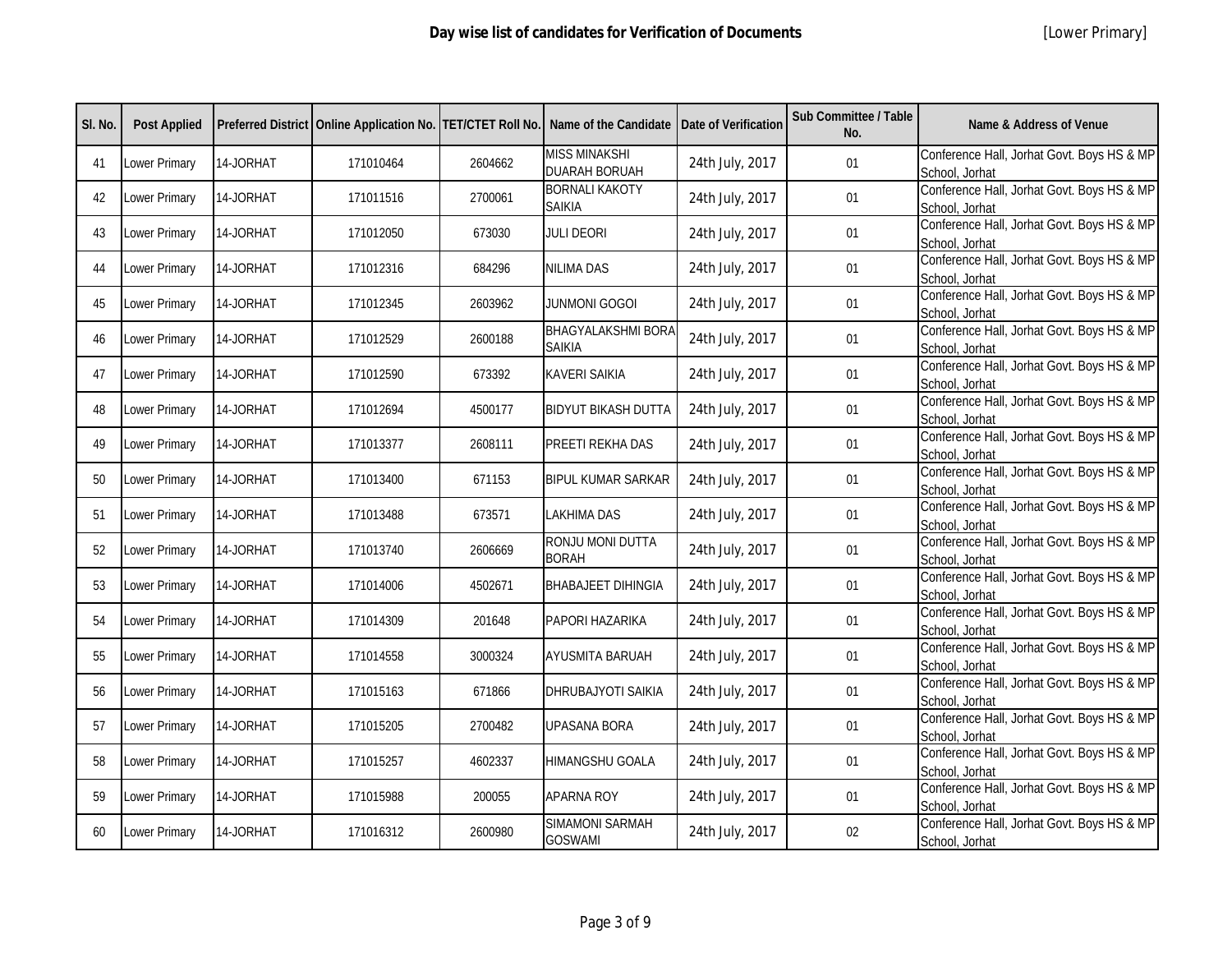| SI. No. | <b>Post Applied</b>  |           |           |          | Preferred District   Online Application No.   TET/CTET Roll No.   Name of the Candidate   Date of Verification |                 | Sub Committee / Table<br>No. | Name & Address of Venue                                      |
|---------|----------------------|-----------|-----------|----------|----------------------------------------------------------------------------------------------------------------|-----------------|------------------------------|--------------------------------------------------------------|
| 61      | <b>Lower Primary</b> | 14-JORHAT | 171016415 | 200647   | SHATARUPA DE                                                                                                   | 24th July, 2017 | 02                           | Conference Hall, Jorhat Govt. Boys HS & MP<br>School, Jorhat |
| 62      | Lower Primary        | 14-JORHAT | 171016464 | 3320136  | <b>MRS MALASHREE</b><br>HAZARIKA BARUAH                                                                        | 24th July, 2017 | $02\,$                       | Conference Hall, Jorhat Govt. Boys HS & MP<br>School, Jorhat |
| 63      | Lower Primary        | 14-JORHAT | 171016685 | 2604363  | <b>MANASH PROTIM</b><br><b>BARUAH</b>                                                                          | 24th July, 2017 | 02                           | Conference Hall, Jorhat Govt. Boys HS & MP<br>School, Jorhat |
| 64      | Lower Primary        | 14-JORHAT | 171016963 | 4602296  | <b>UDDIPON HAZARIKA</b>                                                                                        | 24th July, 2017 | 02                           | Conference Hall, Jorhat Govt. Boys HS & MP<br>School, Jorhat |
| 65      | Lower Primary        | 14-JORHAT | 171017168 | 674010   | <b>MAYURI SAIKIA</b>                                                                                           | 24th July, 2017 | 02                           | Conference Hall, Jorhat Govt. Boys HS & MP<br>School, Jorhat |
| 66      | <b>Lower Primary</b> | 14-JORHAT | 171017221 | 676359   | PRIYASREE DAS                                                                                                  | 24th July, 2017 | 02                           | Conference Hall, Jorhat Govt. Boys HS & MP<br>School, Jorhat |
| 67      | Lower Primary        | 14-JORHAT | 171017268 | 2800384  | PALLABI SAIKIA                                                                                                 | 24th July, 2017 | 02                           | Conference Hall, Jorhat Govt. Boys HS & MP<br>School, Jorhat |
| 68      | <b>Lower Primary</b> | 14-JORHAT | 171017471 | 4507626  | TUNU RANI GOGOI                                                                                                | 24th July, 2017 | 02                           | Conference Hall, Jorhat Govt. Boys HS & MP<br>School, Jorhat |
| 69      | Lower Primary        | 14-JORHAT | 171017720 | 00502237 | <b>BITOPEE SARMA</b>                                                                                           | 24th July, 2017 | 02                           | Conference Hall, Jorhat Govt. Boys HS & MP<br>School, Jorhat |
| 70      | Lower Primary        | 14-JORHAT | 171017740 | 00502237 | <b>BITOPEE SARMA</b>                                                                                           | 24th July, 2017 | 02                           | Conference Hall, Jorhat Govt. Boys HS & MP<br>School, Jorhat |
| 71      | Lower Primary        | 14-JORHAT | 171018344 | 644491   | <b>DIGANTA DAS</b>                                                                                             | 24th July, 2017 | 02                           | Conference Hall, Jorhat Govt. Boys HS & MP<br>School, Jorhat |
| 72      | <b>Lower Primary</b> | 14-JORHAT | 171018864 | 678788   | <b>SWAGATA BORAH</b>                                                                                           | 24th July, 2017 | 02                           | Conference Hall, Jorhat Govt. Boys HS & MP<br>School, Jorhat |
| 73      | Lower Primary        | 14-JORHAT | 171019324 | 01820905 | <b>VISHNU KUMAR</b><br><b>SHARMA</b>                                                                           | 24th July, 2017 | 02                           | Conference Hall, Jorhat Govt. Boys HS & MP<br>School, Jorhat |
| 74      | <b>Lower Primary</b> | 14-JORHAT | 171019396 | 3013155  | <b>RUPA MANI DAS</b>                                                                                           | 24th July, 2017 | 02                           | Conference Hall, Jorhat Govt. Boys HS & MP<br>School, Jorhat |
| 75      | Lower Primary        | 14-JORHAT | 171019672 | 675004   | <b>RUMI KACHARI</b>                                                                                            | 24th July, 2017 | 02                           | Conference Hall, Jorhat Govt. Boys HS & MP<br>School, Jorhat |
| 76      | <b>Lower Primary</b> | 14-JORHAT | 171020681 | 00500802 | <b>MANOSHIMA</b><br><b>BORDOLOI</b>                                                                            | 24th July, 2017 | 02                           | Conference Hall, Jorhat Govt. Boys HS & MP<br>School, Jorhat |
| 77      | <b>Lower Primary</b> | 14-JORHAT | 171021008 | 5201046  | APSONA GHORPHALIA                                                                                              | 24th July, 2017 | 02                           | Conference Hall, Jorhat Govt. Boys HS & MP<br>School, Jorhat |
| 78      | Lower Primary        | 14-JORHAT | 171022121 | 672390   | <b>GOPA SUTRADHAR</b>                                                                                          | 24th July, 2017 | 02                           | Conference Hall, Jorhat Govt. Boys HS & MP<br>School, Jorhat |
| 79      | Lower Primary        | 14-JORHAT | 171022172 | 2601915  | SONAT JYOTI GOGOI                                                                                              | 24th July, 2017 | $02\,$                       | Conference Hall, Jorhat Govt. Boys HS & MP<br>School, Jorhat |
| 80      | <b>Lower Primary</b> | 14-JORHAT | 171022769 | 1282899  | <b>KAJUMONI BORAH</b>                                                                                          | 24th July, 2017 | 02                           | Conference Hall, Jorhat Govt. Boys HS & MP<br>School, Jorhat |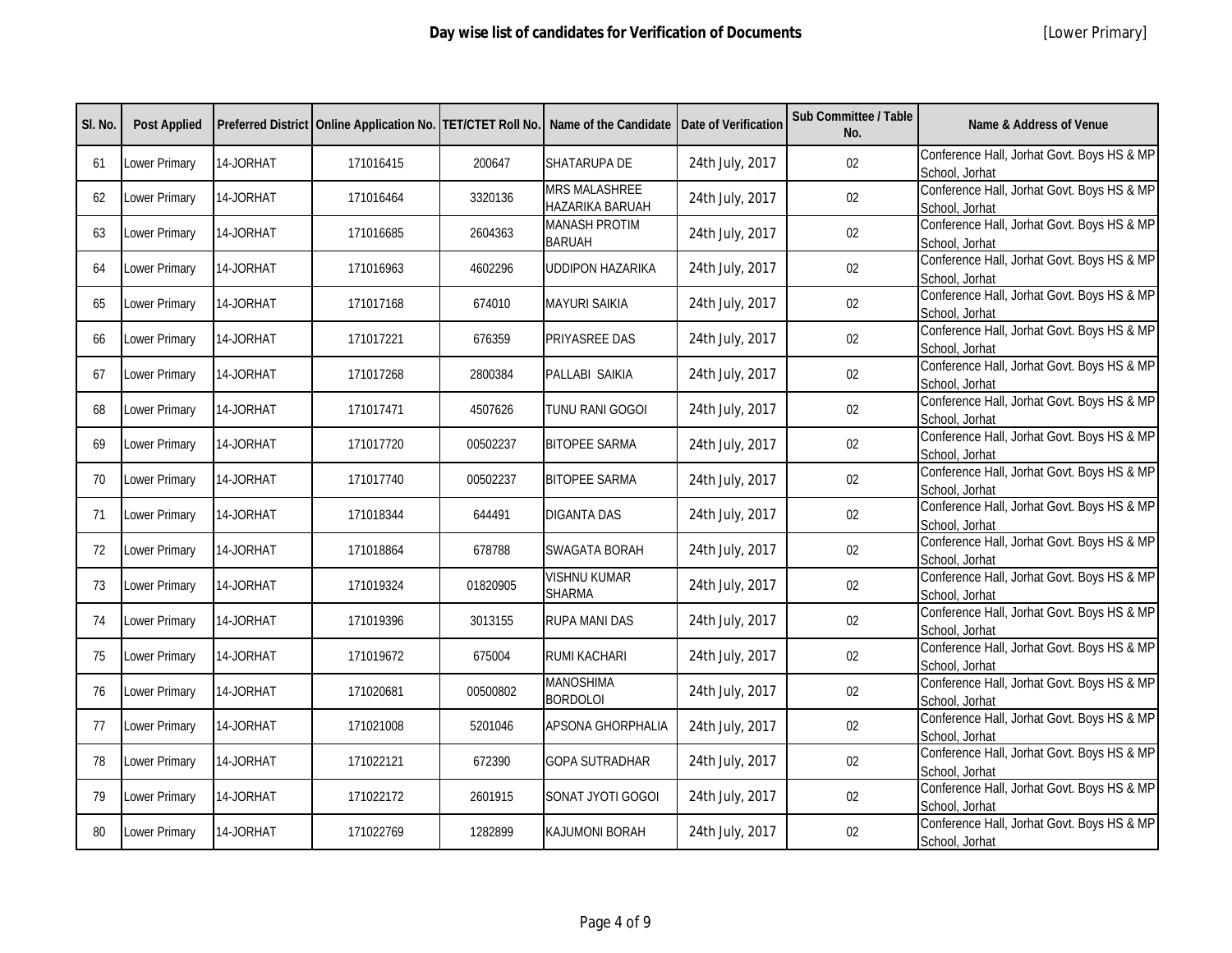| SI. No. | <b>Post Applied</b>  |           |           |          | Preferred District   Online Application No.   TET/CTET Roll No.   Name of the Candidate   Date of Verification |                 | Sub Committee / Table<br>No. | Name & Address of Venue                                      |
|---------|----------------------|-----------|-----------|----------|----------------------------------------------------------------------------------------------------------------|-----------------|------------------------------|--------------------------------------------------------------|
| 81      | <b>Lower Primary</b> | 14-JORHAT | 171022843 | 4600610  | ROSHMITA GOGOI                                                                                                 | 24th July, 2017 | 02                           | Conference Hall, Jorhat Govt. Boys HS & MP<br>School, Jorhat |
| 82      | <b>Lower Primary</b> | 14-JORHAT | 171022870 | 670811   | <b>BHARATI SAIKIA</b>                                                                                          | 24th July, 2017 | 02                           | Conference Hall, Jorhat Govt. Boys HS & MP<br>School, Jorhat |
| 83      | Lower Primary        | 14-JORHAT | 171023293 | 678019   | <b>SONJIB DAS</b>                                                                                              | 24th July, 2017 | 02                           | Conference Hall, Jorhat Govt. Boys HS & MP<br>School, Jorhat |
| 84      | Lower Primary        | 14-JORHAT | 171023302 | 675004   | <b>RUMI KACHARI</b>                                                                                            | 24th July, 2017 | 02                           | Conference Hall, Jorhat Govt. Boys HS & MP<br>School, Jorhat |
| 85      | Lower Primary        | 14-JORHAT | 171023595 | 2608081  | <b>MUNMI BARUAH</b>                                                                                            | 24th July, 2017 | 02                           | Conference Hall, Jorhat Govt. Boys HS & MP<br>School, Jorhat |
| 86      | Lower Primary        | 14-JORHAT | 171023608 | 2700431  | SINGDHA DUTTA                                                                                                  | 24th July, 2017 | 02                           | Conference Hall, Jorhat Govt. Boys HS & MP<br>School, Jorhat |
| 87      | Lower Primary        | 14-JORHAT | 171023657 | 675467   | <b>NITALI PANGING</b>                                                                                          | 24th July, 2017 | 02                           | Conference Hall, Jorhat Govt. Boys HS & MP<br>School, Jorhat |
| 88      | Lower Primary        | 14-JORHAT | 171023757 | 2605192  | <b>BONTI SAIKIA</b><br><b>BORDOLOI</b>                                                                         | 24th July, 2017 | 02                           | Conference Hall, Jorhat Govt. Boys HS & MP<br>School, Jorhat |
| 89      | Lower Primary        | 14-JORHAT | 171023767 | 2603561  | <b>GAYATRI BORTHAKUR</b><br><b>BARUAH</b>                                                                      | 24th July, 2017 | 02                           | Conference Hall, Jorhat Govt. Boys HS & MP<br>School, Jorhat |
| 90      | Lower Primary        | 14-JORHAT | 171023885 | 4501690  | RIMJIM BORAH                                                                                                   | 24th July, 2017 | 02                           | Conference Hall, Jorhat Govt. Boys HS & MP<br>School, Jorhat |
| 91      | <b>Lower Primary</b> | 14-JORHAT | 171024592 | 4507816  | <b>JUMI BORUAH</b>                                                                                             | 24th July, 2017 | 02                           | Conference Hall, Jorhat Govt. Boys HS & MP<br>School, Jorhat |
| 92      | Lower Primary        | 14-JORHAT | 171024815 | 2600920  | <b>MAYURI GOGOI</b>                                                                                            | 24th July, 2017 | 02                           | Conference Hall, Jorhat Govt. Boys HS & MP<br>School, Jorhat |
| 93      | Lower Primary        | 14-JORHAT | 171024895 | 4507623  | TUNU RANI GOGOI                                                                                                | 24th July, 2017 | 02                           | Conference Hall, Jorhat Govt. Boys HS & MP<br>School, Jorhat |
| 94      | Lower Primary        | 14-JORHAT | 171025028 | 2605137  | <b>MRS MRIDUSMITA</b><br><b>BORAH</b>                                                                          | 24th July, 2017 | 02                           | Conference Hall, Jorhat Govt. Boys HS & MP<br>School, Jorhat |
| 95      | Lower Primary        | 14-JORHAT | 171025220 | 00502504 | ANGANA CHOUDHURY                                                                                               | 24th July, 2017 | 02                           | Conference Hall, Jorhat Govt. Boys HS & MP<br>School, Jorhat |
| 96      | Lower Primary        | 14-JORHAT | 171026375 | 200644   | SHARMISTHA DEY                                                                                                 | 24th July, 2017 | 02                           | Conference Hall, Jorhat Govt. Boys HS & MP<br>School, Jorhat |
| 97      | Lower Primary        | 14-JORHAT | 171026696 | 2608227  | <b>ANITA GAYAN</b>                                                                                             | 24th July, 2017 | 02                           | Conference Hall, Jorhat Govt. Boys HS & MP<br>School, Jorhat |
| 98      | Lower Primary        | 14-JORHAT | 171027297 | 2700248  | <b>MOUSUMI GOGOI</b>                                                                                           | 24th July, 2017 | 02                           | Conference Hall, Jorhat Govt. Boys HS & MP<br>School, Jorhat |
| 99      | Lower Primary        | 14-JORHAT | 171027344 | 2600705  | <b>KARABI BORAH</b>                                                                                            | 24th July, 2017 | 02                           | Conference Hall, Jorhat Govt. Boys HS & MP<br>School, Jorhat |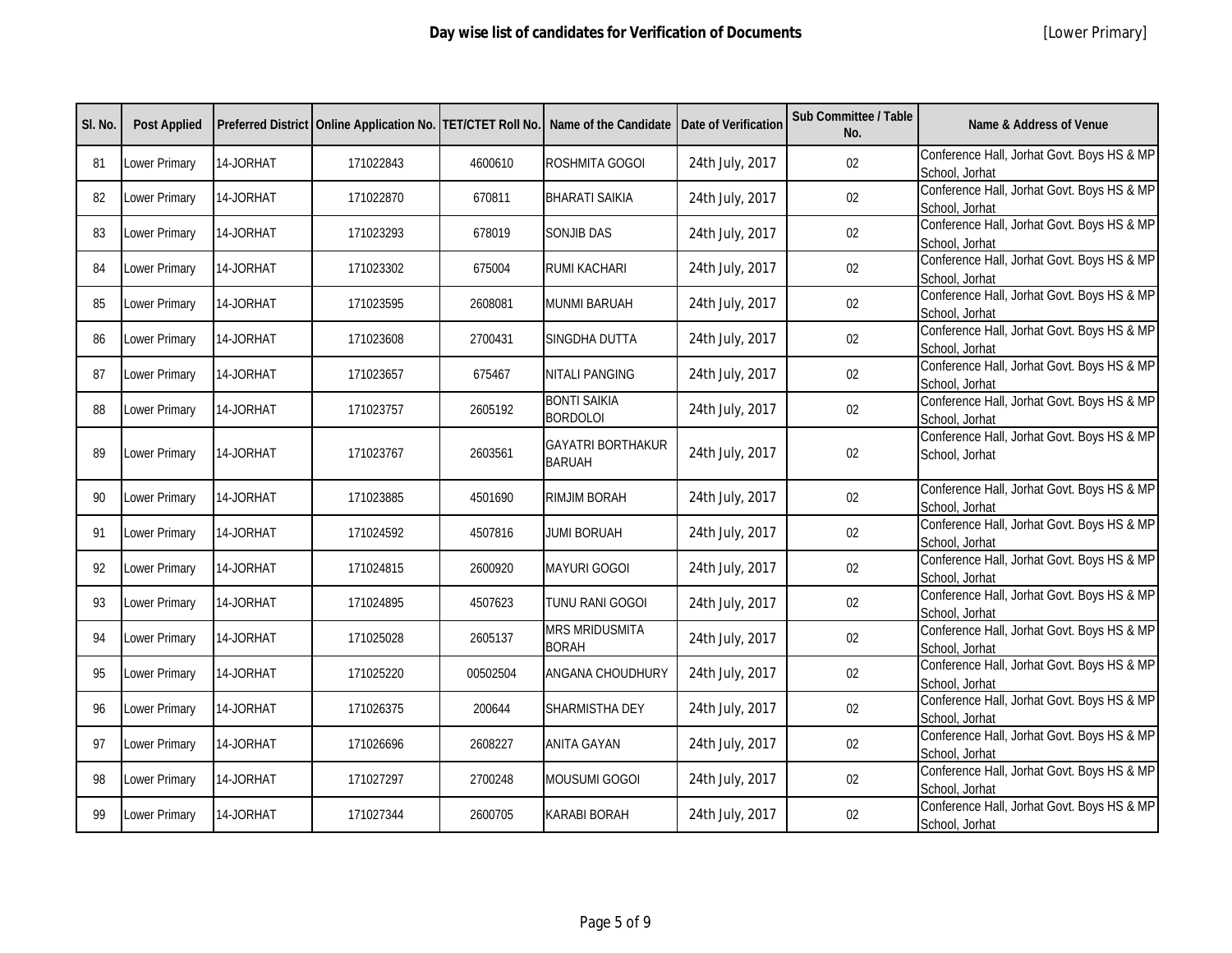| SI. No. | <b>Post Applied</b>  |           |           |         | Preferred District   Online Application No.   TET/CTET Roll No.   Name of the Candidate | Date of Verification | Sub Committee / Table<br>No. | <b>Name &amp; Address of Venue</b>                           |
|---------|----------------------|-----------|-----------|---------|-----------------------------------------------------------------------------------------|----------------------|------------------------------|--------------------------------------------------------------|
| 100     | Lower Primary        | 14-JORHAT | 171027656 | 2601951 | <b>GAUTAM BORAH</b>                                                                     | 24th July, 2017      | 02                           | Conference Hall, Jorhat Govt. Boys HS & MP<br>School, Jorhat |
| 101     | Lower Primary        | 14-JORHAT | 171027751 | 678441  | <b>PROSANTA BORI</b>                                                                    | 24th July, 2017      | 02                           | Conference Hall, Jorhat Govt. Boys HS & MP<br>School, Jorhat |
| 102     | Lower Primary        | 14-JORHAT | 171027797 | 670725  | <b>BEAUTI HAZARIKA</b>                                                                  | 24th July, 2017      | 02                           | Conference Hall, Jorhat Govt. Boys HS & MP<br>School, Jorhat |
| 103     | Lower Primary        | 14-JORHAT | 171027850 | 2605242 | JYOTSNA RANI DUTTA                                                                      | 24th July, 2017      | 02                           | Conference Hall, Jorhat Govt. Boys HS & MP<br>School, Jorhat |
| 104     | Lower Primary        | 14-JORHAT | 171027970 | 675825  | PARTHA PROTIM DAS                                                                       | 24th July, 2017      | 02                           | Conference Hall, Jorhat Govt. Boys HS & MP<br>School, Jorhat |
| 105     | Lower Primary        | 14-JORHAT | 171028025 | 2604536 | <b>MISS BONTI MONI</b><br><b>DUTTA</b>                                                  | 24th July, 2017      | 02                           | Conference Hall, Jorhat Govt. Boys HS & MP<br>School, Jorhat |
| 106     | Lower Primary        | 14-JORHAT | 171028830 | 2602251 | POPI DUTTA                                                                              | 24th July, 2017      | 02                           | Conference Hall, Jorhat Govt. Boys HS & MP<br>School, Jorhat |
| 107     | Lower Primary        | 14-JORHAT | 171029435 | 2605854 | PARTHA PROTIM<br><b>BORUAH</b>                                                          | 24th July, 2017      | 02                           | Conference Hall, Jorhat Govt. Boys HS & MP<br>School, Jorhat |
| 108     | Lower Primary        | 14-JORHAT | 171029539 | 2605854 | PARTHA PROTIM<br><b>BORUAH</b>                                                          | 24th July, 2017      | 02                           | Conference Hall, Jorhat Govt. Boys HS & MP<br>School, Jorhat |
| 109     | Lower Primary        | 14-JORHAT | 171029560 | 680424  | <b>BARNALI PEGU</b>                                                                     | 24th July, 2017      | 02                           | Conference Hall, Jorhat Govt. Boys HS & MP<br>School, Jorhat |
| 110     | Lower Primary        | 14-JORHAT | 171029661 | 690414  | SRI BINOY KUMAR ROY                                                                     | 24th July, 2017      | 02                           | Conference Hall, Jorhat Govt. Boys HS & MP<br>School, Jorhat |
| 111     | Lower Primary        | 14-JORHAT | 171029738 | 2601572 | <b>PURBALI BORA</b>                                                                     | 24th July, 2017      | 02                           | Conference Hall, Jorhat Govt. Boys HS & MP<br>School, Jorhat |
| 112     | Lower Primary        | 14-JORHAT | 171029885 | 200264  | <b>MAHUA DAS</b>                                                                        | 24th July, 2017      | 02                           | Conference Hall, Jorhat Govt. Boys HS & MP<br>School, Jorhat |
| 113     | Lower Primary        | 14-JORHAT | 171030456 | 4201188 | <b>SONIKA SHAHU</b>                                                                     | 24th July, 2017      | 02                           | Conference Hall, Jorhat Govt. Boys HS & MP<br>School, Jorhat |
| 114     | Lower Primary        | 14-JORHAT | 171030488 | 2606002 | PORI PHUKON                                                                             | 24th July, 2017      | 02                           | Conference Hall, Jorhat Govt. Boys HS & MP<br>School, Jorhat |
| 115     | Lower Primary        | 14-JORHAT | 171030602 | 2602288 | SWAPNALI BARUAH                                                                         | 24th July, 2017      | 02                           | Conference Hall, Jorhat Govt. Boys HS & MP<br>School, Jorhat |
| 116     | Lower Primary        | 14-JORHAT | 171030687 | 4507820 | JYOTSHNA CHETIA                                                                         | 24th July, 2017      | 02                           | Conference Hall, Jorhat Govt. Boys HS & MP<br>School, Jorhat |
| 117     | Lower Primary        | 14-JORHAT | 171030784 | 2608012 | KAUSHIK RANJAN<br><b>SINGH</b>                                                          | 24th July, 2017      | 02                           | Conference Hall, Jorhat Govt. Boys HS & MP<br>School, Jorhat |
| 118     | Lower Primary        | 14-JORHAT | 171030788 | 4601951 | <b>RICKY BORUAH</b>                                                                     | 24th July, 2017      | 02                           | Conference Hall, Jorhat Govt. Boys HS & MP<br>School, Jorhat |
| 119     | <b>Lower Primary</b> | 14-JORHAT | 171030796 | 4601571 | <b>MOUSUMI</b><br><b>BURAGOHAIN</b>                                                     | 24th July, 2017      | 03                           | Conference Hall, Jorhat Govt. Boys HS & MP<br>School, Jorhat |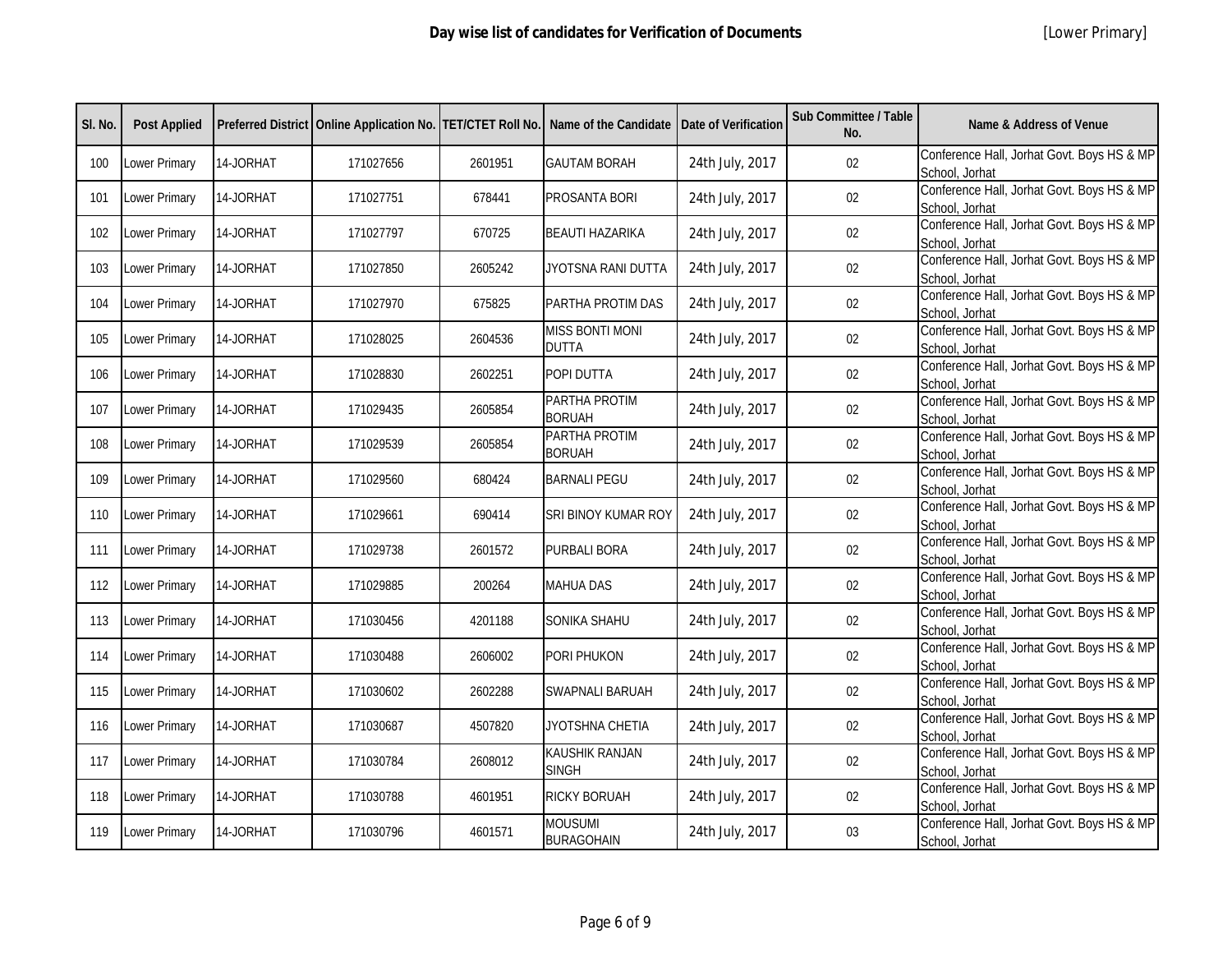| SI. No. | <b>Post Applied</b> |           |           |          | Preferred District   Online Application No.   TET/CTET Roll No.   Name of the Candidate   Date of Verification |                 | Sub Committee / Table<br>No. | <b>Name &amp; Address of Venue</b>                           |
|---------|---------------------|-----------|-----------|----------|----------------------------------------------------------------------------------------------------------------|-----------------|------------------------------|--------------------------------------------------------------|
| 120     | Lower Primary       | 14-JORHAT | 171031445 | 2602386  | <b>ABHIJIT PHUKON</b>                                                                                          | 24th July, 2017 | 03                           | Conference Hall, Jorhat Govt. Boys HS & MP<br>School, Jorhat |
| 121     | Lower Primary       | 14-JORHAT | 171031561 | 670468   | ANUREKHA KACHARI                                                                                               | 24th July, 2017 | $03\,$                       | Conference Hall, Jorhat Govt. Boys HS & MP<br>School, Jorhat |
| 122     | Lower Primary       | 14-JORHAT | 171031587 | 2607651  | SWAGATA DUTTA                                                                                                  | 24th July, 2017 | 03                           | Conference Hall, Jorhat Govt. Boys HS & MP<br>School, Jorhat |
| 123     | Lower Primary       | 14-JORHAT | 171031590 | 200684   | <b>SOMA SAHA</b>                                                                                               | 24th July, 2017 | 03                           | Conference Hall, Jorhat Govt. Boys HS & MP<br>School, Jorhat |
| 124     | Lower Primary       | 14-JORHAT | 171031650 | 4501047  | <b>MOUCHUMI</b><br><b>BORGOHAIN</b>                                                                            | 24th July, 2017 | 03                           | Conference Hall, Jorhat Govt. Boys HS & MP<br>School, Jorhat |
| 125     | Lower Primary       | 14-JORHAT | 171031735 | 1202117  | SWAPNA MAZUMDAR                                                                                                | 24th July, 2017 | 03                           | Conference Hall, Jorhat Govt. Boys HS & MP<br>School, Jorhat |
| 126     | Lower Primary       | 14-JORHAT | 171032023 | 200684   | <b>SOMA SAHA</b>                                                                                               | 24th July, 2017 | 03                           | Conference Hall, Jorhat Govt. Boys HS & MP<br>School, Jorhat |
| 127     | Lower Primary       | 14-JORHAT | 171032325 | 200837   | <b>UMA RANI GHOSH</b>                                                                                          | 24th July, 2017 | 03                           | Conference Hall, Jorhat Govt. Boys HS & MP<br>School, Jorhat |
| 128     | Lower Primary       | 14-JORHAT | 171032415 | 4501725  | RITURAJ BORUAH                                                                                                 | 24th July, 2017 | 03                           | Conference Hall, Jorhat Govt. Boys HS & MP<br>School, Jorhat |
| 129     | Lower Primary       | 14-JORHAT | 171032438 | 4507163  | SRI KARTICK DAS                                                                                                | 24th July, 2017 | 03                           | Conference Hall, Jorhat Govt. Boys HS & MP<br>School, Jorhat |
| 130     | Lower Primary       | 14-JORHAT | 171032450 | 200239   | <b>KATON GHOSH</b>                                                                                             | 24th July, 2017 | 03                           | Conference Hall, Jorhat Govt. Boys HS & MP<br>School, Jorhat |
| 131     | Lower Primary       | 14-JORHAT | 171032545 | 4504540  | <b>MISS MONOSHREE</b><br><b>GOGOI</b>                                                                          | 24th July, 2017 | 03                           | Conference Hall, Jorhat Govt. Boys HS & MP<br>School, Jorhat |
| 132     | Lower Primary       | 14-JORHAT | 171032604 | 15036310 | <b>RINKI</b>                                                                                                   | 24th July, 2017 | 03                           | Conference Hall, Jorhat Govt. Boys HS & MP<br>School, Jorhat |
| 133     | Lower Primary       | 14-JORHAT | 171032608 | 2601538  | PROBAL PROTIM<br><b>BORAH</b>                                                                                  | 24th July, 2017 | 03                           | Conference Hall, Jorhat Govt. Boys HS & MP<br>School, Jorhat |
| 134     | Lower Primary       | 14-JORHAT | 171032983 | 675048   | <b>MONIMAI PEGU</b>                                                                                            | 24th July, 2017 | 03                           | Conference Hall, Jorhat Govt. Boys HS & MP<br>School, Jorhat |
| 135     | Lower Primary       | 14-JORHAT | 171033209 | 4601250  | KANGKANA DUTTA                                                                                                 | 24th July, 2017 | 03                           | Conference Hall, Jorhat Govt. Boys HS & MP<br>School, Jorhat |
| 136     | Lower Primary       | 14-JORHAT | 171033925 | 06401641 | <b>B.PANDISELVI</b>                                                                                            | 24th July, 2017 | 03                           | Conference Hall, Jorhat Govt. Boys HS & MP<br>School, Jorhat |
| 137     | Lower Primary       | 14-JORHAT | 171034072 | 675295   | <b>NAYANMONI NEOG</b>                                                                                          | 24th July, 2017 | 03                           | Conference Hall, Jorhat Govt. Boys HS & MP<br>School, Jorhat |
| 138     | Lower Primary       | 14-JORHAT | 171034594 | 00504501 | <b>BORNALISHA BORA</b>                                                                                         | 24th July, 2017 | 03                           | Conference Hall, Jorhat Govt. Boys HS & MP<br>School, Jorhat |
| 139     | Lower Primary       | 14-JORHAT | 171034659 | 672315   | <b>GHANASHYAM DOLEY</b>                                                                                        | 24th July, 2017 | 03                           | Conference Hall, Jorhat Govt. Boys HS & MP<br>School, Jorhat |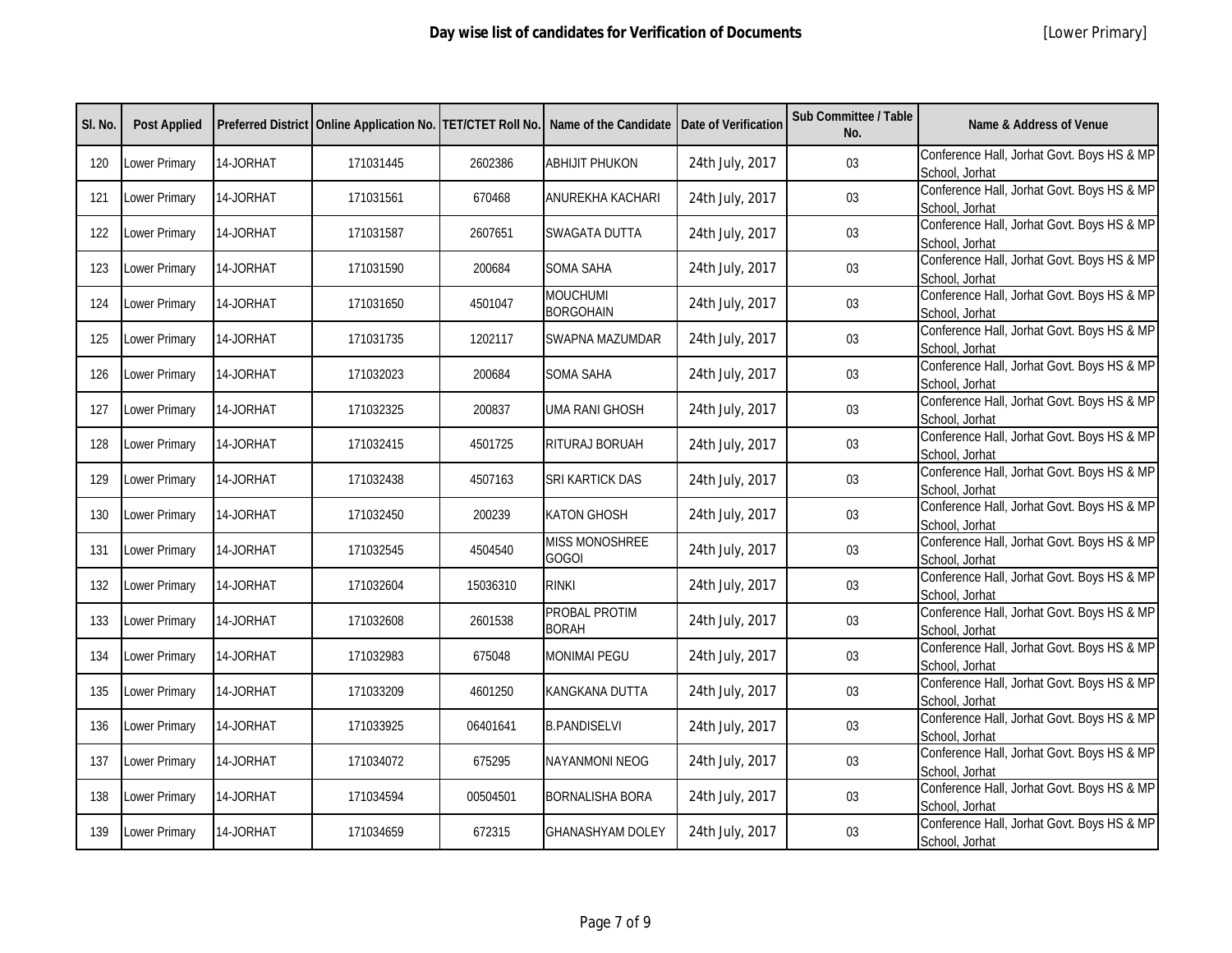| SI. No. | <b>Post Applied</b> |           |           |          | Preferred District   Online Application No.   TET/CTET Roll No.   Name of the Candidate   Date of Verification |                 | Sub Committee / Table<br>No. | Name & Address of Venue                                      |
|---------|---------------------|-----------|-----------|----------|----------------------------------------------------------------------------------------------------------------|-----------------|------------------------------|--------------------------------------------------------------|
| 140     | Lower Primary       | 14-JORHAT | 171034857 | 4502029  | PARTHA PRATIM<br><b>DUTTA</b>                                                                                  | 24th July, 2017 | 03                           | Conference Hall, Jorhat Govt. Boys HS & MP<br>School, Jorhat |
| 141     | Lower Primary       | 14-JORHAT | 171035368 | 01417075 | <b>ASHIMA AHLAWAT</b>                                                                                          | 24th July, 2017 | 03                           | Conference Hall, Jorhat Govt. Boys HS & MP<br>School, Jorhat |
| 142     | Lower Primary       | 14-JORHAT | 171035617 | 2607575  | <b>SUMAN BORUAH</b>                                                                                            | 24th July, 2017 | 03                           | Conference Hall, Jorhat Govt. Boys HS & MP<br>School, Jorhat |
| 143     | Lower Primary       | 14-JORHAT | 171035997 | 676124   | PRANAMIKA PAYENG                                                                                               | 24th July, 2017 | 03                           | Conference Hall, Jorhat Govt. Boys HS & MP<br>School, Jorhat |
| 144     | Lower Primary       | 14-JORHAT | 171036115 | 2600398  | <b>DILIP BORA</b>                                                                                              | 24th July, 2017 | 03                           | Conference Hall, Jorhat Govt. Boys HS & MP<br>School, Jorhat |
| 145     | Lower Primary       | 14-JORHAT | 171036482 | 672959   | JOON MONI DAS                                                                                                  | 24th July, 2017 | 03                           | Conference Hall, Jorhat Govt. Boys HS & MP<br>School, Jorhat |
| 146     | Lower Primary       | 14-JORHAT | 171036640 | 670544   | <b>ARUN DAS</b>                                                                                                | 24th July, 2017 | 03                           | Conference Hall, Jorhat Govt. Boys HS & MP<br>School, Jorhat |
| 147     | Lower Primary       | 14-JORHAT | 171036688 | 2606028  | PORY DUTTA                                                                                                     | 24th July, 2017 | 03                           | Conference Hall, Jorhat Govt. Boys HS & MP<br>School, Jorhat |
| 148     | Lower Primary       | 14-JORHAT | 171036785 | 670682   | <b>BANIKANTA PAYENG</b>                                                                                        | 24th July, 2017 | 03                           | Conference Hall, Jorhat Govt. Boys HS & MP<br>School, Jorhat |
| 149     | Lower Primary       | 14-JORHAT | 171036954 | 2602166  | ARPON JYOTI NEOG                                                                                               | 24th July, 2017 | 03                           | Conference Hall, Jorhat Govt. Boys HS & MP<br>School, Jorhat |
| 150     | Lower Primary       | 14-JORHAT | 171037029 | 4502115  | SWASTIKA BARKAKOTY                                                                                             | 24th July, 2017 | 03                           | Conference Hall, Jorhat Govt. Boys HS & MP<br>School, Jorhat |
| 151     | Lower Primary       | 14-JORHAT | 171037094 | 671968   | <b>DILIP KUMAR DAS</b>                                                                                         | 24th July, 2017 | 03                           | Conference Hall, Jorhat Govt. Boys HS & MP<br>School, Jorhat |
| 152     | Lower Primary       | 14-JORHAT | 171037133 | 200493   | PUSPITA DEY CHANDA                                                                                             | 24th July, 2017 | 03                           | Conference Hall, Jorhat Govt. Boys HS & MP<br>School, Jorhat |
| 153     | Lower Primary       | 14-JORHAT | 171037313 | 2600926  | <b>MOMITA BORAH</b>                                                                                            | 24th July, 2017 | 03                           | Conference Hall, Jorhat Govt. Boys HS & MP<br>School, Jorhat |
| 154     | Lower Primary       | 14-JORHAT | 171037431 | 2603858  | <b>JINU SAIKIA</b>                                                                                             | 24th July, 2017 | 03                           | Conference Hall, Jorhat Govt. Boys HS & MP<br>School, Jorhat |
| 155     | Lower Primary       | 14-JORHAT | 171037581 | 2604849  | SUBHAKSHI BORAH                                                                                                | 24th July, 2017 | 03                           | Conference Hall, Jorhat Govt. Boys HS & MP<br>School, Jorhat |
| 156     | Lower Primary       | 14-JORHAT | 171038165 | 4601655  | <b>PUSHPANJOLI</b><br><b>BORGOHAIN</b>                                                                         | 24th July, 2017 | $03\,$                       | Conference Hall, Jorhat Govt. Boys HS & MP<br>School, Jorhat |
| 157     | Lower Primary       | 14-JORHAT | 171038209 | 2600279  | <b>BOBY DULAKASHARIA</b><br><b>HANDIQUE</b>                                                                    | 24th July, 2017 | 03                           | Conference Hall, Jorhat Govt. Boys HS & MP<br>School, Jorhat |
| 158     | Lower Primary       | 14-JORHAT | 171038285 | 670010   | PIKU MONI KACHARI                                                                                              | 24th July, 2017 | 03                           | Conference Hall, Jorhat Govt. Boys HS & MP<br>School, Jorhat |